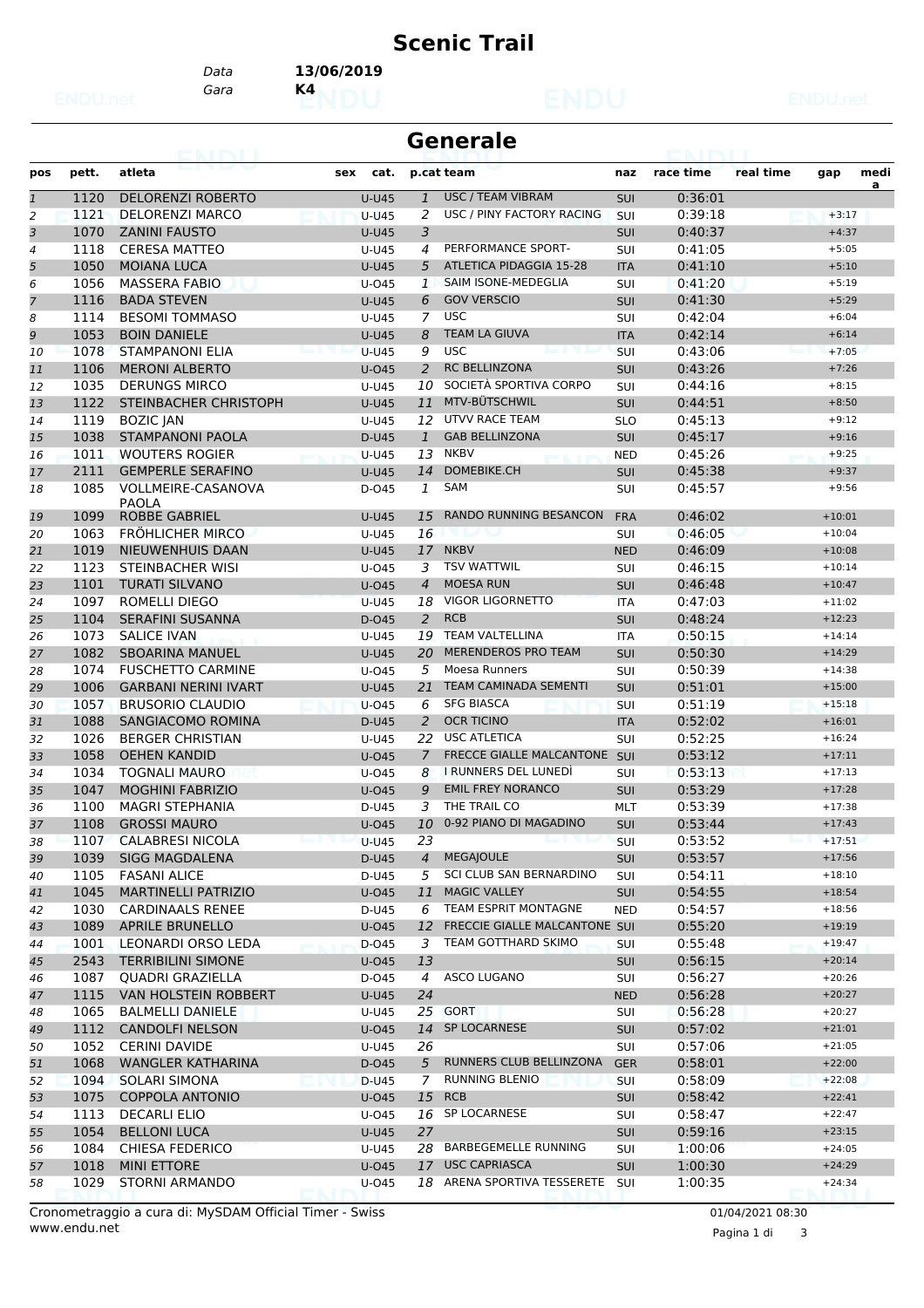#### **Generale**

| pos               | pett.        | atleta                                    | cat.<br>sex    |    | p.cat team                     | naz                      | race time          | real time | gap                  | medi<br>a |
|-------------------|--------------|-------------------------------------------|----------------|----|--------------------------------|--------------------------|--------------------|-----------|----------------------|-----------|
| 59                | 1093         | <b>STEVEN TITO</b>                        | <b>U-U45</b>   | 29 |                                | <b>NED</b>               | 1:01:27            |           | $+25:26$             |           |
| 60                | 1117         | PASTERIS NICO                             | U-U45          | 30 |                                | <b>SUI</b>               | 1:01:42            |           | $+25:41$             |           |
| 61                | 1083         | <b>ZOPPI STEFANO</b>                      | $U$ -045       | 19 |                                | <b>SUI</b>               | 1:01:49            |           | $+25:48$             |           |
| 62                | 1004         | <b>PEZZOLI FRANCESCO</b>                  | $U$ -045       | 20 |                                | SUI                      | 1:01:53            |           | $+25:52$             |           |
| 63                | 1021         | <b>BOGGIA MARIO</b>                       | <b>U-U45</b>   | 31 | <b>SCENIC TRAIL ROCK GOATS</b> | <b>SUI</b>               | 1:02:13            |           | $+26:12$             |           |
| 64                | 1044         | <b>ZANINI TERESA</b>                      | D-U45          | 8  | LMIT                           | <b>ITA</b>               | 1:02:21            |           | $+26:20$             |           |
| 65                | 1012         | <b>THATCHER MARC</b>                      | $U$ -045       | 21 |                                | <b>GBR</b>               | 1:02:36            |           | $+26:35$             |           |
| 66                | 1037         | <b>FORMOLLI DARIO</b>                     | $U$ -045       | 22 | SPORTIVA PALÜ POSCHIAVO        | SUI                      | 1:03:03            |           | $+27:02$             |           |
| 67                | 1086         | <b>VOLLMEIER CAMILLO</b>                  | $U$ -045       |    | 23 SAM MASSAGNO                | <b>SUI</b>               | 1:03:59            |           | $+27:58$             |           |
| 68                | 1059         | <b>GALLI ALESSANDRO</b>                   | U-U45          | 32 |                                | SUI                      | 1:04:19            |           | $+28:18$             |           |
| 69                | 1091         | <b>MARTINELLI CRISTIAN</b>                | <b>U-U45</b>   | 33 |                                | <b>ITA</b>               | 1:04:56            |           | $+28:55$             |           |
| 70                | 1027<br>1048 | CABALLERO LUCA<br><b>BALLI CLARA</b>      | U-U45          | 34 |                                | SUI                      | 1:05:54            |           | $+29:53$<br>$+30:02$ |           |
| 71                | 1103         | <b>STORNI MARCO</b>                       | D-045          | 6  | 24 USC                         | <b>SUI</b>               | 1:06:03            |           | $+30:09$             |           |
| 72                | 1090         | <b>DANZI STEFANIA</b>                     | $U$ -045       | 9  |                                | SUI                      | 1:06:10<br>1:06:20 |           | $+30:19$             |           |
| 73<br>74          | 1092         | <b>SCOGLIO FRANCESCO</b>                  | D-U45<br>U-045 | 25 |                                | <b>ITA</b><br>SUI        | 1:07:38            |           | $+31:37$             |           |
| 75                | 1007         | <b>AEBERHARD KIM</b>                      | $U$ -045       | 26 |                                | <b>SUI</b>               | 1:08:26            |           | $+32:25$             |           |
| 76                | 1046         | SPEZIALE ELENA                            | D-045          |    | 7 MAGIC VALLEY                 | SUI                      | 1:09:13            |           | $+33:12$             |           |
| 77                | 1020         | <b>PIGMANS WENDY</b>                      | D-U45          | 10 | <b>NKBV</b>                    | <b>NED</b>               | 1:09:18            |           | $+33:17$             |           |
| 78                | 1069         | <b>MASTRODICASA EBRISA</b>                | D-U45          | 11 | <b>OCR TICINO</b>              | <b>ITA</b>               | 1:09:33            |           | $+33:32$             |           |
| 79                | 1013         | <b>WILLEMS HANNES</b>                     | $U-U45$        |    | 35 HELLAS                      | <b>NED</b>               | 1:12:27            |           | $+36:26$             |           |
| 80                | 1049         | <b>CHEDA GUIDO</b>                        | $U-045$        |    | 27 MAGIC VALLEY                | SUI                      | 1:12:29            |           | $+36:28$             |           |
| 81                | 1098         | <b>VANDENANEELE ANON</b>                  | D-U45          |    | 12 ASTT BESANCON               | <b>FRA</b>               | 1:12:52            |           | $+36:51$             |           |
| 82                | 1124         | <b>BERNASCONI ALEX</b>                    | U-U45          |    | 36 TEAM UL VECIO               | SUI                      | 1:15:07            |           | $+39:06$             |           |
| 83                | 1077         | <b>CAMPANA MARCO</b>                      | <b>U-U45</b>   |    | 37 BARBEGEMELLE RUNNING        | SUI                      | 1:15:09            |           | $+39:08$             |           |
| 84                | 1067         | LOEFFEL VERA LINDA                        | D-U45          | 13 |                                | SUI                      | 1:15:23            |           | $+39:22$             |           |
| 85                | 1042         | <b>CONRAD BARBARA</b>                     | D-U45          |    | 14 SCENIC TRAIL ROCK GOATS     | <b>SUI</b>               | 1:16:39            |           | $+40:38$             |           |
| 86                | 1055         | <b>RIVA DAVIDE</b>                        | $U$ -045       | 28 |                                | SUI                      | 1:19:44            |           | $+43:43$             |           |
| 87                | 1040         | <b>FERRAZZO ROSA</b>                      | D-U45          |    | 15 REIFFEISEN                  | <b>SUI</b>               | 1:20:55            |           | $+44:54$             |           |
| 88                | 1043         | MILANI MATTIA                             | $U-U45$        |    | 38 RAIFFEISEN                  | <b>SUI</b>               | 1:21:01            |           | $+45:00$             |           |
| 89                | 1005         | <b>VLACICH MARIA</b>                      | D-U45          | 16 |                                | <b>CRO</b>               | 1:21:33            |           | $+45:32$             |           |
| 90                | 1033         | DELAVAL LUCIE                             | D-U45          | 17 |                                | SUI                      | 1:22:44            |           | $+46:43$             |           |
| 91                | 1032         | PÖLZL ALEXANDRA                           | D-U45          |    | 18 ALEX&LULU                   | <b>SUI</b>               | 1:22:45            |           | $+46:44$             |           |
| 92                | 1102         | <b>NAVARRA ANTONIO</b>                    | U-U45          | 39 |                                | SUI                      | 1:23:53            |           | $+47:52$             |           |
| 93                | 2022         | NICOLETTI MARCO                           | <b>U-U45</b>   | 40 | <b>BIKE&amp;CO ASD</b>         | <b>ITA</b>               | 1:33:28            |           | $+57:27$             |           |
| 94                | 1061         | <b>FATTORINI ROBERTA</b>                  | D-045          | 8  |                                | SUI                      | 1:33:48            |           | $+57:47$             |           |
| 95                | 1060         | <b>TETTAMANTI PATRICK</b>                 | $U$ -045       | 29 |                                | <b>SUI</b>               | 1:33:50            |           | $+57:49$             |           |
| 96                | 1062         | PASTA LUCA                                | U-U45          | 41 |                                | SUI                      | 1:33:51            |           | $+57:50$             |           |
| 97                | 1036         | STOCKAR ALEXANDER                         | $U$ -045       | 30 |                                | <b>SUI</b>               | 1:38:24            |           | $+1:02:23$           |           |
| 98                | 1111         | <b>BOSSI ALESSANDRA</b>                   | D-U45          | 19 |                                | <b>SUI</b>               | 1:38:34            |           | $+1:02:33$           |           |
| 99                | 1110         | <b>BOSSI LUCA</b>                         | U-U45          |    | 42 VAN DER CHECCUSCH           | SUI                      | 1:38:34            |           | $+1:02:33$           |           |
| 100               | 1109         | BERNASCONI NADIA                          | D-U45          | 20 | VA DER CHECCHISCH              | SUI                      | 1:38:38            |           | $+1:02:37$           |           |
| 101               | 1095         | <b>LIBANORE SIMONE</b>                    | U-U45          | 43 |                                | SUI                      | 1:44:20            |           | $+1:08:19$           |           |
| 102               | 1096         | RICHELLI TAMARA                           | D-U45          | 21 |                                | <b>SUI</b>               | 1:44:24            |           | $+1:08:23$           |           |
| 103               | 1016         | PELLERANI IVAN                            | U-045          | 31 | <b>SFG BIASCA</b>              | SUI                      | 1:45:43            |           | $+1:09:42$           |           |
| DNS               | 1002         | <b>SCIARONI ROSANGELA</b>                 | D-045          |    | CH                             | SUI                      |                    |           |                      |           |
| <b>DNS</b>        | 1003<br>1008 | <b>GILARDI SANDRO</b>                     | $U$ -045       |    | NETHERLANDS                    | SUI                      |                    |           |                      |           |
| DNS<br><b>DNS</b> | 1009         | VAN DER ZON PETER<br><b>BARTHEL MARIE</b> | U-U45<br>D-U45 |    | AU BOUT DE SES REVES           | <b>NED</b><br><b>FRA</b> |                    |           |                      |           |
| DNS               | 1010         | STAAL ALKE                                | U-045          |    | TEAM ESPRIT MONTAGNE           | <b>NED</b>               |                    |           |                      |           |
| DNS               | 1014         | <b>GEURTSEN JOS</b>                       | $U$ -045       |    |                                | <b>NED</b>               |                    |           |                      |           |
| DNS               | 1015         | GEERTSE E.J.                              | U-U45          |    | <b>ENDURANCE SPORTS &amp;</b>  | <b>NED</b>               |                    |           |                      |           |
| DNS               | 1017         | <b>BERETTA PICCOLI FABRIZIO</b>           | U-U45          |    |                                | <b>SUI</b>               |                    |           |                      |           |
| <b>DNS</b>        | 1022         | DE BRUIN BAS                              | U-045          |    |                                | <b>NED</b>               |                    |           |                      |           |
| <b>DNS</b>        | 1023         | <b>VALENT LINDA</b>                       | D-045          |    | LOOPGROEP AART STIGTER         | <b>NED</b>               |                    |           |                      |           |
| DNS               | 1024         | <b>MALANDRA PAOLO</b>                     | U-045          |    |                                | ITA                      |                    |           |                      |           |
| DNS               | 1025         | <b>OOMEN MELISSA</b>                      | D-U45          |    | <b>NKBV</b>                    | <b>NED</b>               |                    |           |                      |           |
| DNS               | 1028         | AHRENS SEBASTIAAN                         | <b>U-U45</b>   |    | <b>NKBV</b>                    | <b>NED</b>               |                    |           |                      |           |
| DNS               | 1031         | <b>JONGKEES JURIJN</b>                    | U-U45          |    | <b>NKBV</b>                    | <b>NED</b>               |                    |           |                      |           |
| <b>DNS</b>        | 1041         | <b>GENERELLI ANGELO</b>                   | U-U45          |    | GOV                            | SUI                      |                    |           |                      |           |
| <b>DNS</b>        | 1051         | <b>FERRARI ADAM</b>                       | $U$ -045       |    | <b>CLUB MOVE - ISOTOM</b>      | SUI                      |                    |           |                      |           |
| DNS               | 1064         | KOLIGAR MOJCA                             | D-U45          |    | UTVV RACE TEAM                 | <b>SLO</b>               |                    |           |                      |           |
| DNS               | 1066         | PESTONI MARTINA                           | D-U45          |    |                                | <b>SUI</b>               |                    |           |                      |           |
| <b>DNS</b>        | 1072         | <b>GERARDI CARMEN</b>                     | D-045          |    |                                | ITA                      |                    |           | ENIMM                |           |
|                   |              |                                           |                |    |                                |                          |                    |           |                      |           |

www.endu.net Cronometraggio a cura di: MySDAM Official Timer - Swiss 01/04/2021 08:30

Pagina 2 di 3